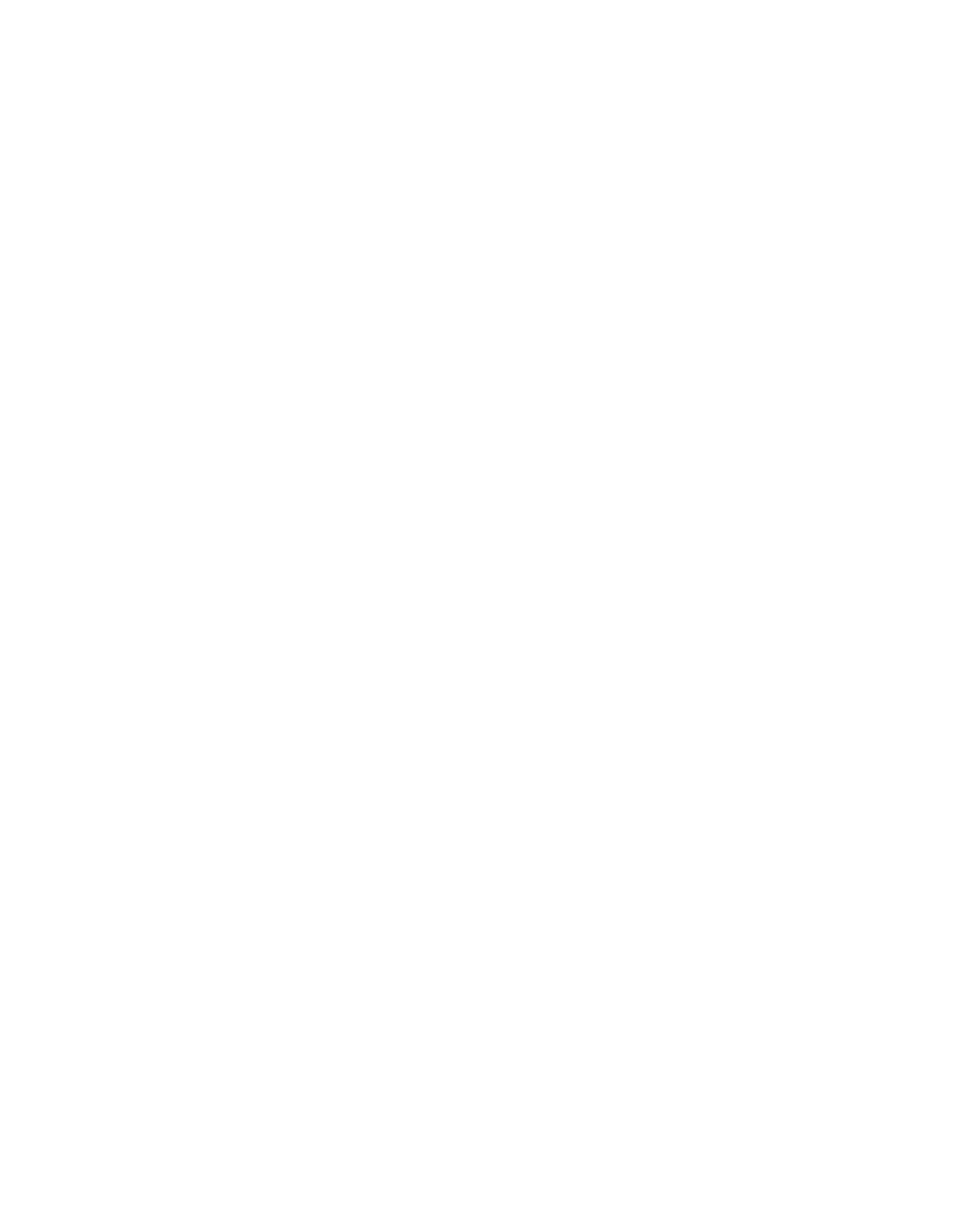# A CONSUMER GUIDE TO TITLE INSURANCE

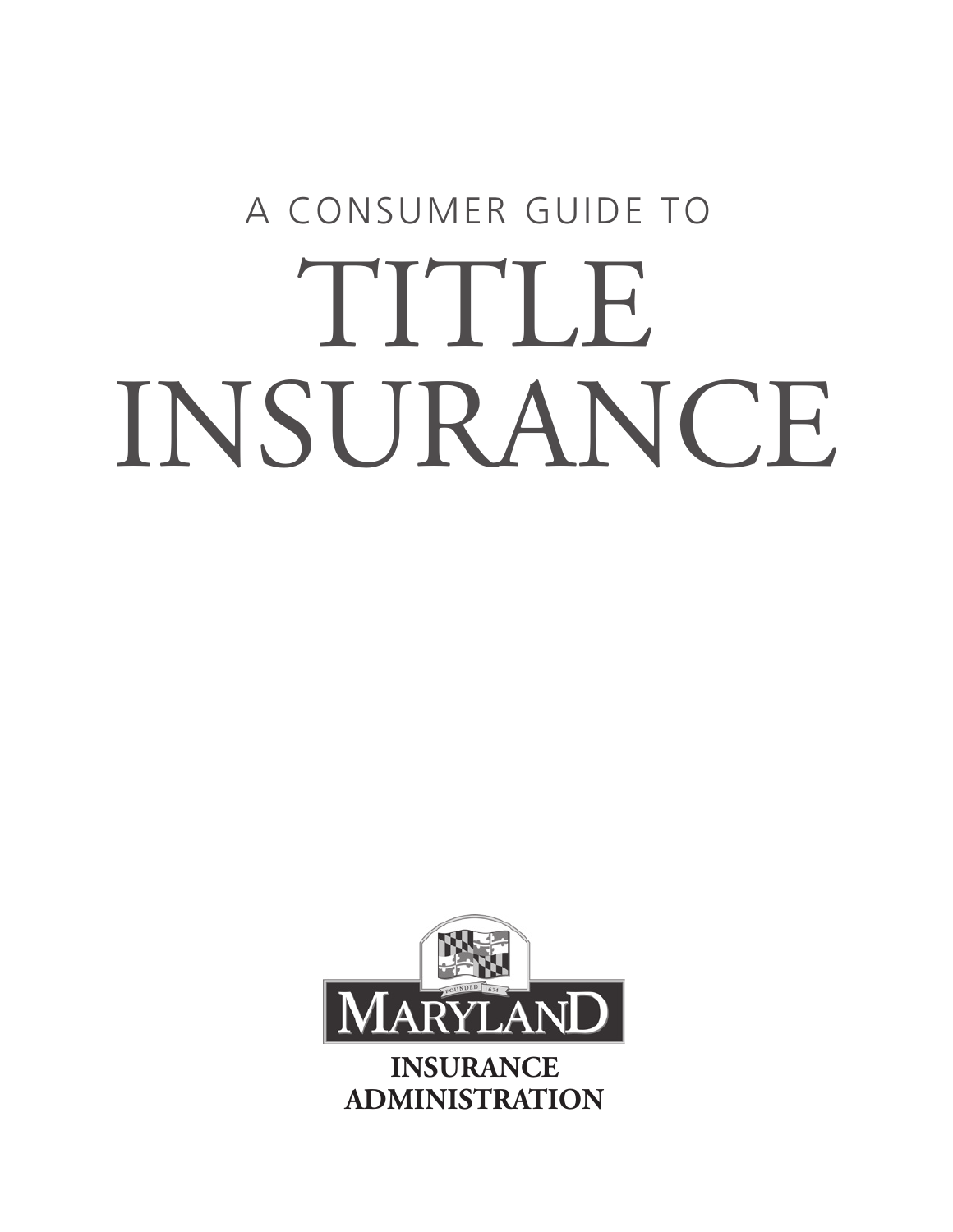## TABLE OF CONTENTS

| The Title Insurance Consumer's Bill of Rights - 9 Things You<br>Should Know Before Signing a Contract Of Sale or Refinancing Your Property  5 |
|-----------------------------------------------------------------------------------------------------------------------------------------------|
|                                                                                                                                               |
|                                                                                                                                               |
|                                                                                                                                               |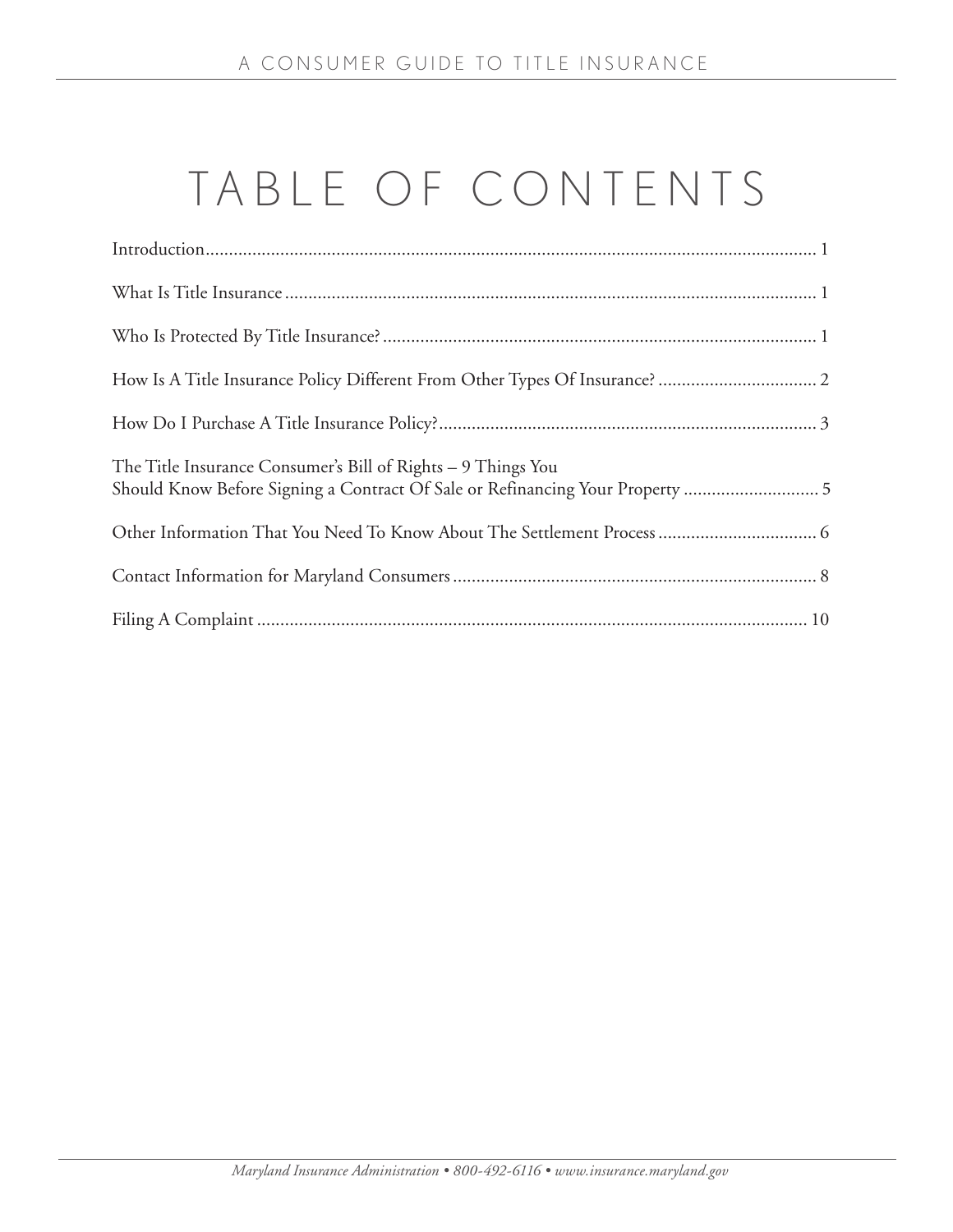## IN TRODUCTION

The Maryland Insurance Administration (MIA) is an independent state agency that regulates Maryland's insurance marketplace and protects consumers by ensuring that insurers and insurance producers (agents) act in accordance with insurance laws. We produced this guide to help educate Maryland residents about title insurance.

The Insurance Administration is also responsible for investigating and resolving complaints and questions concerning insurers that do business in Maryland.

### WHAT IS TITLE INSURANCE?

Title insurance protects real estate purchasers and/or lenders from losses that arise after a real estate settlement, but result from unknown liens, encumbrances or other defects upon the title that existed prior to settlement. Examples of title defects include outstanding property taxes not paid by a previous owner, fraud or forgery of a prior deed or transfer, or a spouse or unknown heir who steps forward to make a claim against the title. If a claim were made, defending the claim could cost thousands of dollars in attorney fees and, if the claim were valid, could even cause you to lose the property itself. A title insurance policy provides coverage for legal defense, as well as the coverage amount listed in the policy, which usually equals the purchase price of the real property.

### WHO IS PROTECTED BY TITLE INSURANCE?

For most Americans, purchasing real estate represents the largest single investment we will make. Given the cost of real estate, very few of us can purchase our homes, vacation or investment properties by paying cash. Instead, we borrow the funds from banks, saving and loans, mortgage companies or other lenders, granting them a secured interest in the property. One of the conditions that lenders place on the buyer is that a lender's title insurance policy be purchased in an amount equal to the mortgage loan. A lender's policy only protects the financial institution in the event that a valid title claim arises. In a worst case scenario, a buyer could make mortgage payments for 20 years when an unknown title defect comes to light, creating a valid claim that causes the buyer to lose the title. The lender would be covered, to the extent of the outstanding mortgage, and the owner could lose the property and all equity acquired over the 20 years that he "owned" the property.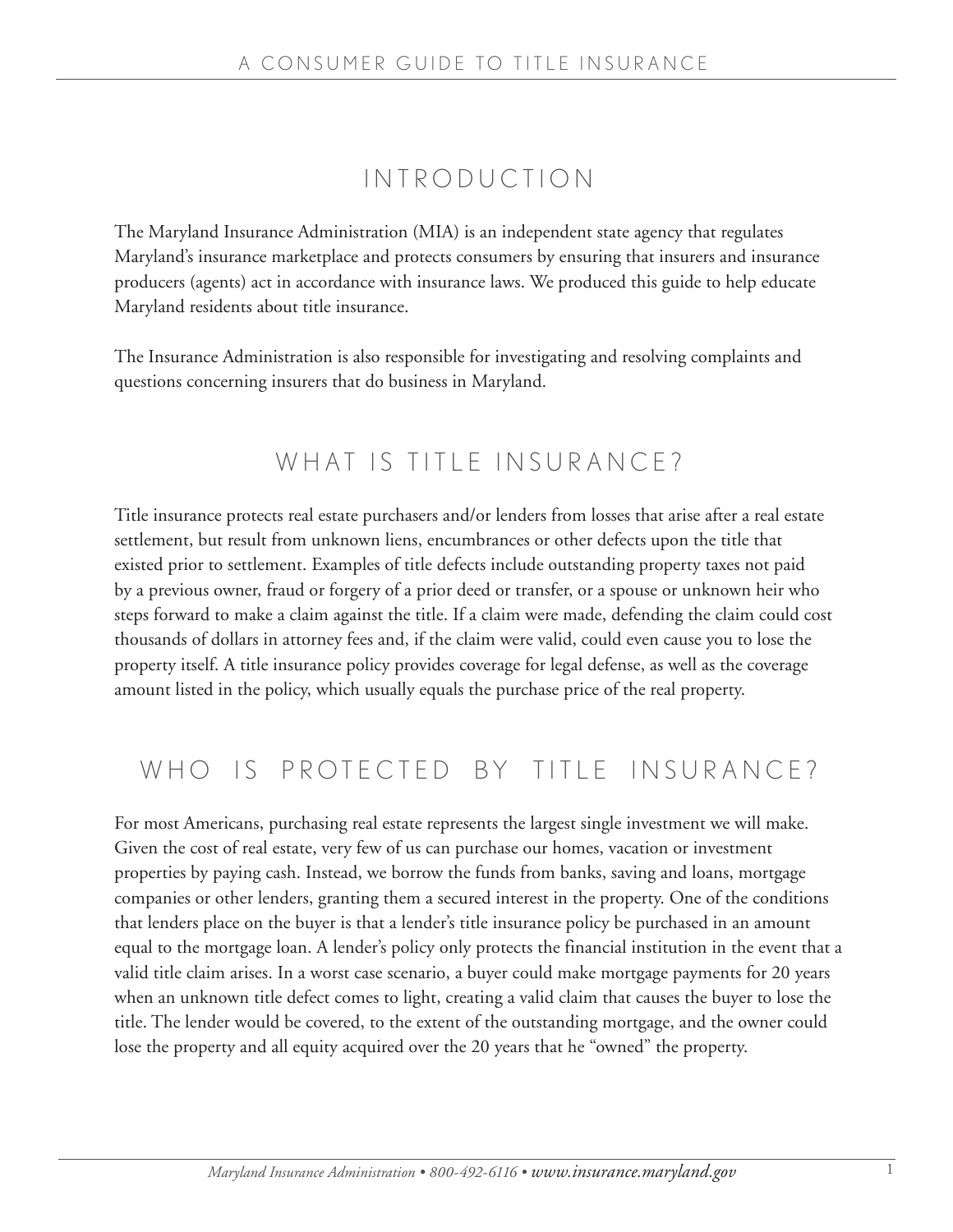There is an option available to the buyer to avoid the scenario outlined above – the purchase of an owner's title insurance policy to protect your interest in the real property. If the decision is made to purchase an owner's policy and a lender's policy at the same time, there may be considerable premium savings. In the title insurance business, this is known as a "simultaneous issue" and the premium rates charged for the owner's policy will be calculated on the difference between the amount of coverage provided to the lender (amount borrowed) and the amount of coverage provided to the owner (purchase price).

## HOW IS A TITLE INSURANCE POLICY DIFFERENT FROM OTHER TYPES OF INSURANCE?

Before real property is transferred from the seller to the buyer, a title search must be conducted. Title searches are usually conducted by an attorney, abstractor or title examiner who researches the land records in the county court house and documents the chain of ownership of the property. The purpose of a title search is to identify all prior owners, outstanding liens, encumbrances, encroachments, rights of way, easements and the like associated with the real property, so that the buyer is aware of them prior to settling on the property. As such, the title search can eliminate most of the risk from the transaction. Anything that is identified during the search will generally be excluded from coverage under the title insurance policy, since these liens, encumbrances, etc. are now known and should be satisfied at the time of settlement so legal title can be transferred.

However, something may be missed during the search process, which could result in a claim being presented at a later date. Since the defect was not known at the time title was transferred, coverage would be provided by the title insurance policy. In this respect, title insurance is different from all other types of insurance coverage. It protects you against events that occurred before the policy was purchased as long as the title defect was not discovered at the time of the title search, whereas property, casualty, life and health insurance policies protect you against events that occur after you purchase the policy.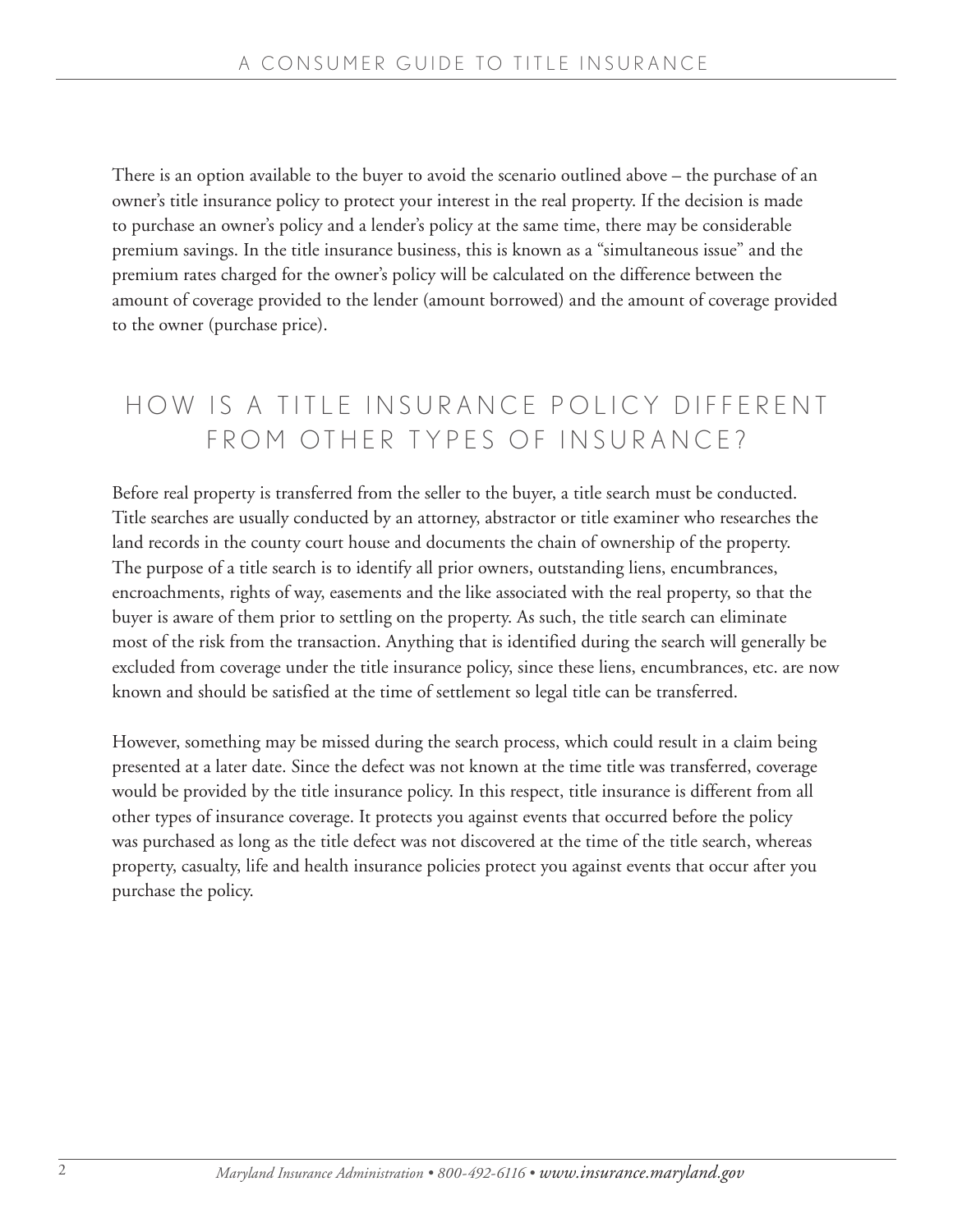## HOW DO I PURCHASE A TITLE INSURANCE POLICY?

Title insurance policies are paid for at the time of closing through a one-time premium charge. The premium for title insurance is typically based upon the contract sale price. Although an owner's policy is not typically required by lenders, Maryland law gives buyers the right to purchase an owner's policy at the same time that the lender's policy is purchased. This is called "simultaneous title insurance". If the buyer buys simultaneous title insurance, the premium for the owner's policy is typically discounted and will be combined with the charge for the lender's policy in a single charge called a "simultaneous issue" charge. In Maryland, all insurance companies must possess a certificate of authority from the MIA to conduct insurance business lawfully in the state. Title insurance companies are subject to all capital and surplus requirements, as well as laws that require them to submit their policy forms and rates for approval by the MIA prior to issuing a policy in the state. Most title insurance companies appoint producers (agents) to underwrite the risks, collect the premiums and issue the title insurance policies. These producers also conduct the settlements or closings, and escrow funds for mortgage payoffs, taxes, closing costs, realtor commissions, etc. The producers must be licensed by the MIA as well.

Some title insurance companies also will provide escrow or closing services directly, as well as underwrite and issue the title insurance policy.

The buyer decides who will conduct the closing and issue the title insurance policy. While the real estate agent or broker may suggest or recommend a title insurance producer, the buyer does not have to hire that company. Additionally, some real estate firms or mortgage companies have "affiliated business arrangements" with certain title insurance producers or insurance companies. If one of these arrangements exists, it must be disclosed to the buyer in writing so that the buyer can make an informed decision. The federal Real Estate Settlement Procedures Act (RESPA) prohibits kickbacks and referral fees among persons involved in real estate settlements.

Before choosing any firm to conduct the settlement, the buyer should contact the Maryland Insurance Administration to verify that the firm and/or insurer is licensed to conduct business in the state. Only licensed producers can conduct settlements, so the buyer can also check to see if the individual settlement officer possesses a valid license, as well. This information is available on our website, *www.insurance.maryland.gov* or you can also call us at 410-468-2000 or 1-800-492-6116 to check the licensing status of a producer or insurance company.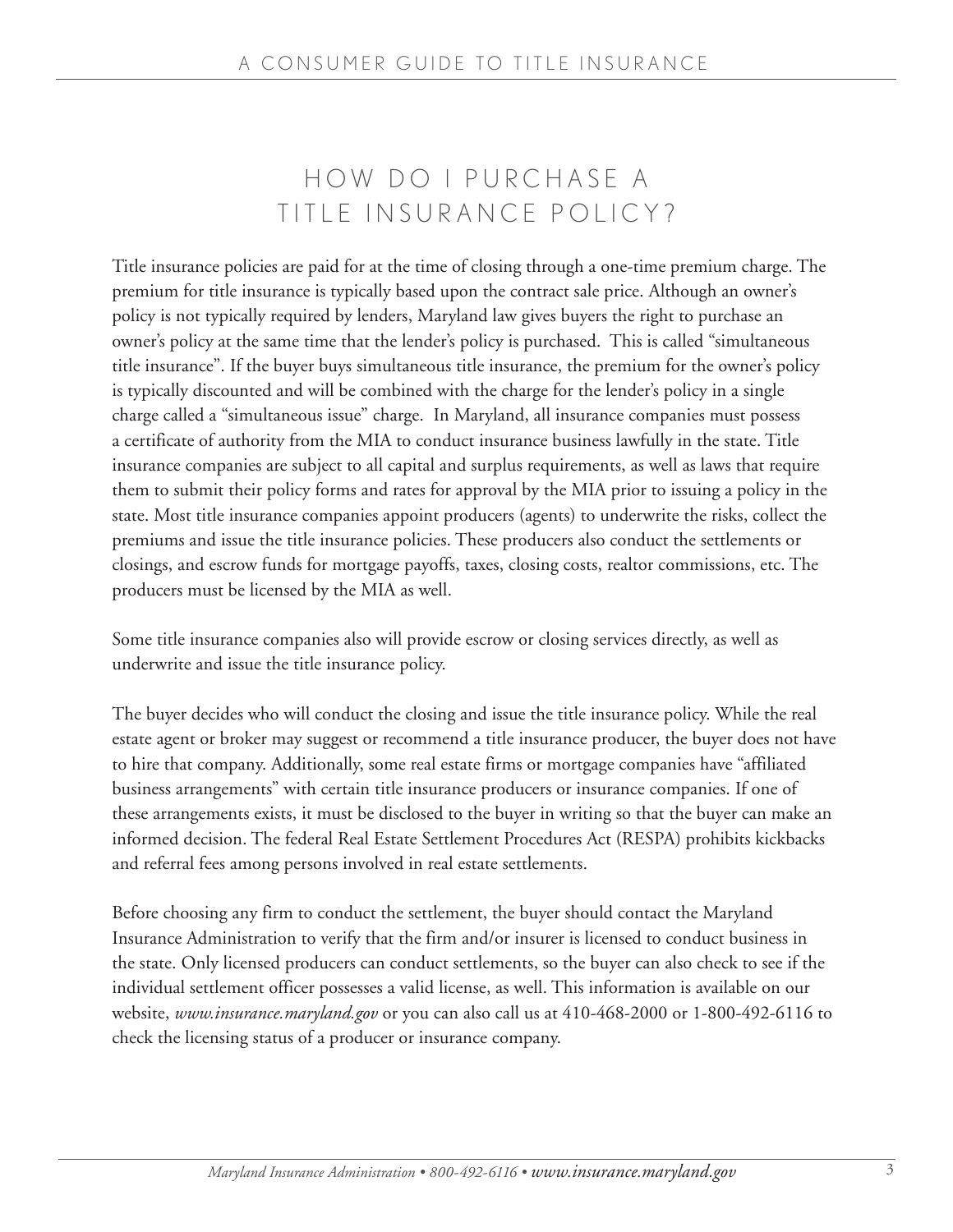The premium(s) owed for title insurance, along with any other fees the title insurance producer or insurer will charge you at closing, will be listed on the settlement sheet the lender or closing company provides you. Please note that the premiums charged for the title insurance policy must be on file and approved by the Maryland Insurance Administration. However, many of the fees, such as courier fees and document preparation fees charged by the title insurance producer or insurer at closing are not regulated by law or regulation. As such, the companies are free to charge whatever fees the market will bear. So, it may pay to contact more than one title insurance agency or producer to ask what the fees will be for the services provided and whether any fees can be waived. Depending upon the type of loan you have, the settlement sheet will either be a HUD-1, or a "Closing Disclosure" (which is another name for the TILA-RESPA Integrated Disclosure "TRID"). You may obtain a sample Closing Disclosure by accessing this website *http://www.consumerfinance.gov/know-before-you-owe/.* To view a sample HUD-1, visit the federal Housing and Urban Development's website, *http://www.hud.gov/offices/hsg/rmra/res/hud1.pdf.*

Additionally, the buyer should always ask the seller if he or she purchased a title insurance policy when the property was purchased, and if so, the name of the company issuing that policy. Many title insurance companies include in their rate filings premium discounts commonly referred to as "reissue rates." If the same insurance company has already underwritten the risk and has issued the prior policy, the title search can be shortened, since the chain of title has previously been researched and documented. In that case, the attorney, abstractor or title examiner would only need to "bring to date" or search the title from the current owner through the date of settlement. Since most of the work was done previously, the cost to underwrite and issue a new policy for the buyer and/or lender is much less and will be reflected by discounting the premium.

If you are refinancing your principal mortgage, reissue rates on the lender's policy may also be available provided you purchased an owner's title insurance policy when you purchased your property.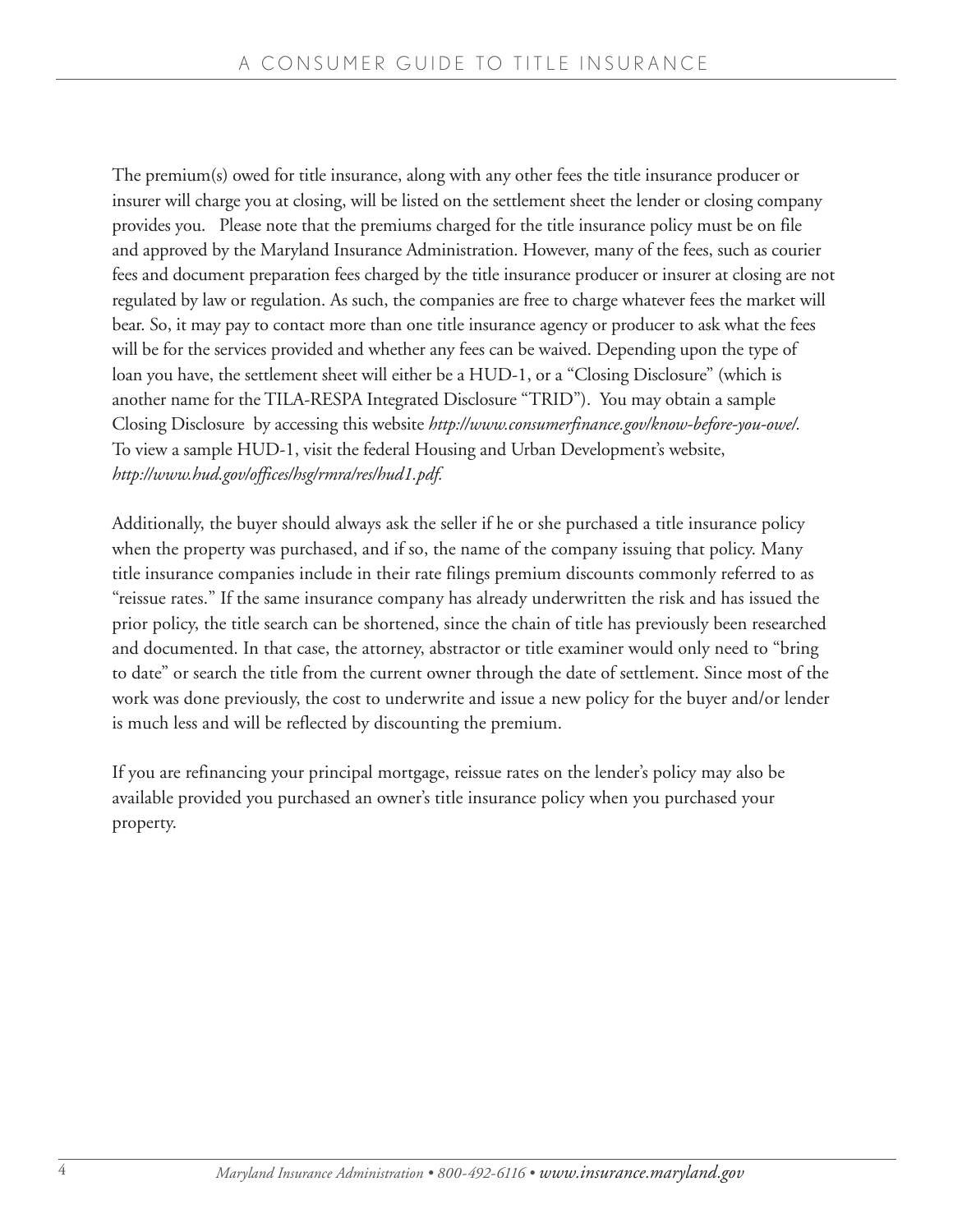## THE TITLE INSURANCE CONSUMER'S BILL OF RIGHTS - 9 THINGS YOU SHOULD KNOW BEFORE SIGNING A CONTRACT OF SALE OR R F F I N A N C I N G Y O U R P R O P F R T Y

- 1. You have the RIGHT to choose your settlement agent and title insurer.
- 2. You have the RIGHT to receive settlement cost information early in the real estate settlement process, allowing you to shop for the settlement services that best meet your needs.
- 3. You have the RIGHT to receive an itemized settlement statement from the settlement agent detailing all fees paid to the settlement agent before you agree to use that settlement agent.
- 4. You have the RIGHT to be informed about the total cost being paid by you to the settlement agent.
- 5. You have the RIGHT to ask and receive accurate information from your settlement agent about whether there is a ground rent, lien, judgment, or any other impediment to outright ownership of the property.
- 6. You have the RIGHT to request and receive from your settlement agent the Closing Disclosure three (3) business days before settlement or HUD-1 one business day before the date of settlement.
- 7. You have the RIGHT, before you sign, to ask the settlement agent questions and receive clear and complete answers about charges and documents that you do not understand.
- 8. You have the RIGHT to receive copies from the settlement agent of all documents you signed at the time of closing.
- 9. You have the RIGHT to have all funds disbursed timely and properly by the settlement agent in accordance with the Closing Disclosure or HUD-1 you signed at closing.<sup>1</sup>

**<sup>1</sup> Source: The Real Estate Settlement Procedures Act (RESPA) of 1974, 12 U.S.C.§2601 et seq.**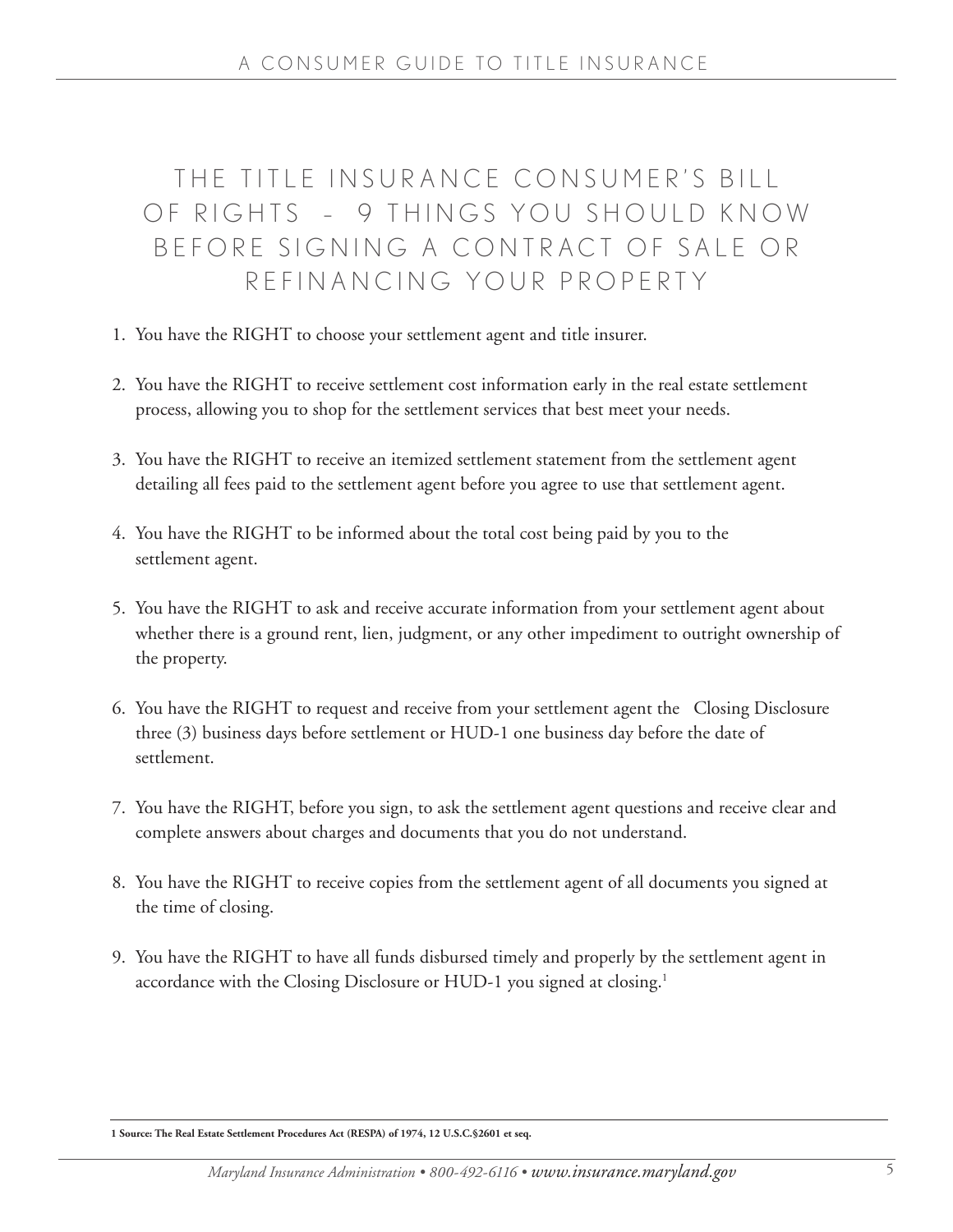## OTHER INFORMATION THAT YOU NEED TO KNOW ABOUT THE SETTLEMENT PROCES S

#### REQUIRED DISCLOSURES

In October of 2015, new federal laws governing the lending and closing process came into effect. This new rule is referred to as the TILA-RESPA Integrated Disclosure Rule and is designed to make it easier for consumers to understand and locate key information.

Under federal law, a borrower must be given a copy of the settlement statement prior to settlement; depending upon the type of transaction, the settlement statement will be called a HUD-1 or a Closing Disclosure. Federal law also gives the borrower the right to request that a copy of the HUD-1 settlement statement be provided one business day before closing for noncovered transactions and the Closing Disclosure three (3) business days prior to closing for covered transactions. We encourage you to exercise this right so that you will have time to look over the numbers and make sure that everything is in order before you appear at the settlement table. You should advise your title insurance producer, insurance company or lender that you want a copy of the HUD-1 or Closing Disclosure early in the process so that they are able to comply with the request. For information regarding your type of transaction and which forms are required, please see *http://www.consumerfinance.gov/.*

The new federal laws change the disclosure of title insurance premiums and fees. Under the new rule, settlement fees are divided into two (2) categories: (1) services the "borrower did not shop for"; and (2) "services the borrower did shop for." In the case of a lender's title policy, since the lender requires the purchase of the policy as a condition of the loan, the lender's policy is listed as a service the borrower did not shop for. But since the purchase of the owner's policy is typically not required as a condition of the loan and is listed as optional, it is disclosed as a service the borrower did shop for. If the buyer buys simultaneous title insurance (buying an owner's policy at the same time a lender's policy is purchased), the settlement sheet will include the simultaneous issue charge (i.e. the charge for the lender's policy and the owner's policy together). The sample Closing Disclosure forms on the Consumer Financial Protection Bureau's website, *http://www.consumerfinance.gov/owning-a-home/closing-disclosure/* , show how these charges will appear on your Closing Disclosure.

Maryland law requires the title company is to notify buyers in writing of their right to purchase an owner's policy and view a sample copy of the policy. The buyer must also indicate whether or not owner's title insurance is desired and sign the form. This form ("Statutory Notice") is required when a real estate transaction involves a purchase money deed mortgage or deed of trust unless it is a purchase money mortgage which is granted solely to acquire an interest in or to carry on a business or commercial enterprise, or any purchase money mortgage granted to any business or commercial organization.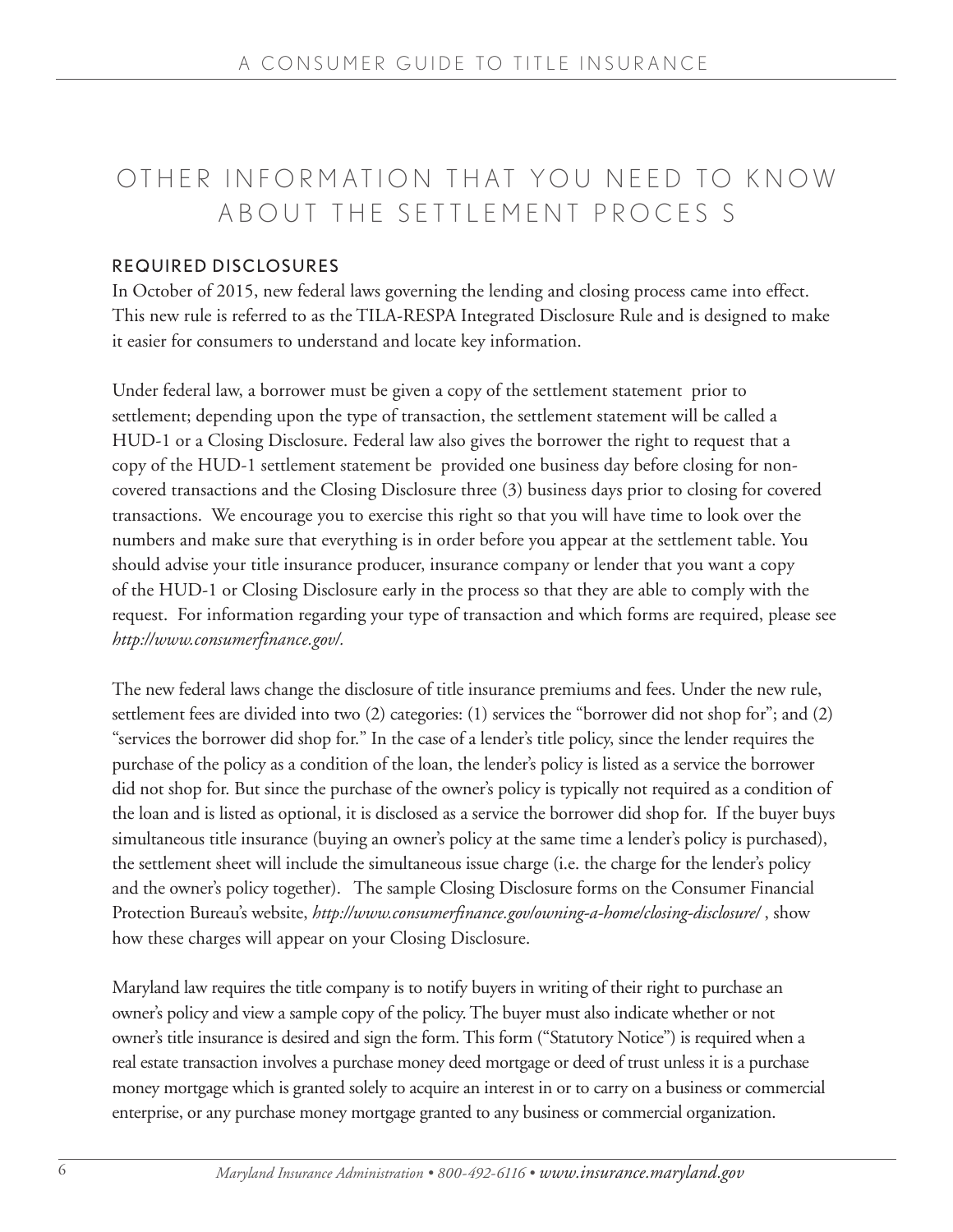If you elect to purchase an owner's policy, the MIA strongly recommends that you also review a sample copy of the policy including a review of all exceptions which are listed on the policy. The settlement agent can direct you to the proper portion of the policy. (Providing the buyer with a copy of the title insurance commitment also satisfies the requirements of this statute.) This is important because it allows a purchaser to verify if there are any exceptions, restrictions, encumbrances or other matters not covered by the owner's policy.

Note that the title company is not required to separately notify buyers of any exceptions and their impact upon the purchase of the property. However, if a buyer asks, the title company may explain any exceptions in the policy.

#### ADDITIONAL QUESTIONS ABOUT BUYING A HOUSE AND SETTLEMENT PROCEDURES

Additional information regarding buying a house and settlement procedures can be found on the Consumer Financial Protection Bureau's web site at *http://www.consumerfinance.gov/.* This web site provides helpful information regarding loan options as well as the closing process. Please review the *Know Before You Owe / Mortgages* section under Consumer Tools prior to applying for a loan and choosing a settlement or title agency. This area provides a sample Loan Estimate and a sample Closing Disclosure as well as many other tools to assist you in the loan and closing process. You can also learn more about buying a house on the Department of Housing and Urban Development's website, http://portal.hud.gov/hudportal/HUD?src=/topics/buying\_a\_home .

#### PROBLEMS THAT ARISE AFTER CLOSING

The Maryland Insurance Administration only has authority to regulate the business practices of the title insurance producers and title insurance companies. The majority of producers and insurers follow the insurance laws and regulations; however, from time to time, problems arise after a settlement is conducted. Examples include the failure to pay off a prior mortgage, other lien or encumbrance; record the deed, deed of trust, mortgage or mortgage release; charge and collect the appropriate premiums; issue the title insurance policies; and provide copies of legal documents to the buyer. In other cases, there may be a theft of escrow funds or a falsification, or forgery of closing documents. If you believe that anything like this has occurred, please contact the Maryland Insurance Administration's Enforcement Tip Line at 410-468-2200 or toll free at 1-800-492-6116 and ask to speak to an enforcement officer in the Compliance & Enforcement Unit. You may be asked to mail a letter that explains your concerns and attach all documents related to your concerns. You can also email the complaint to *www.enforcement.mia@maryland.gov* and attach any documents.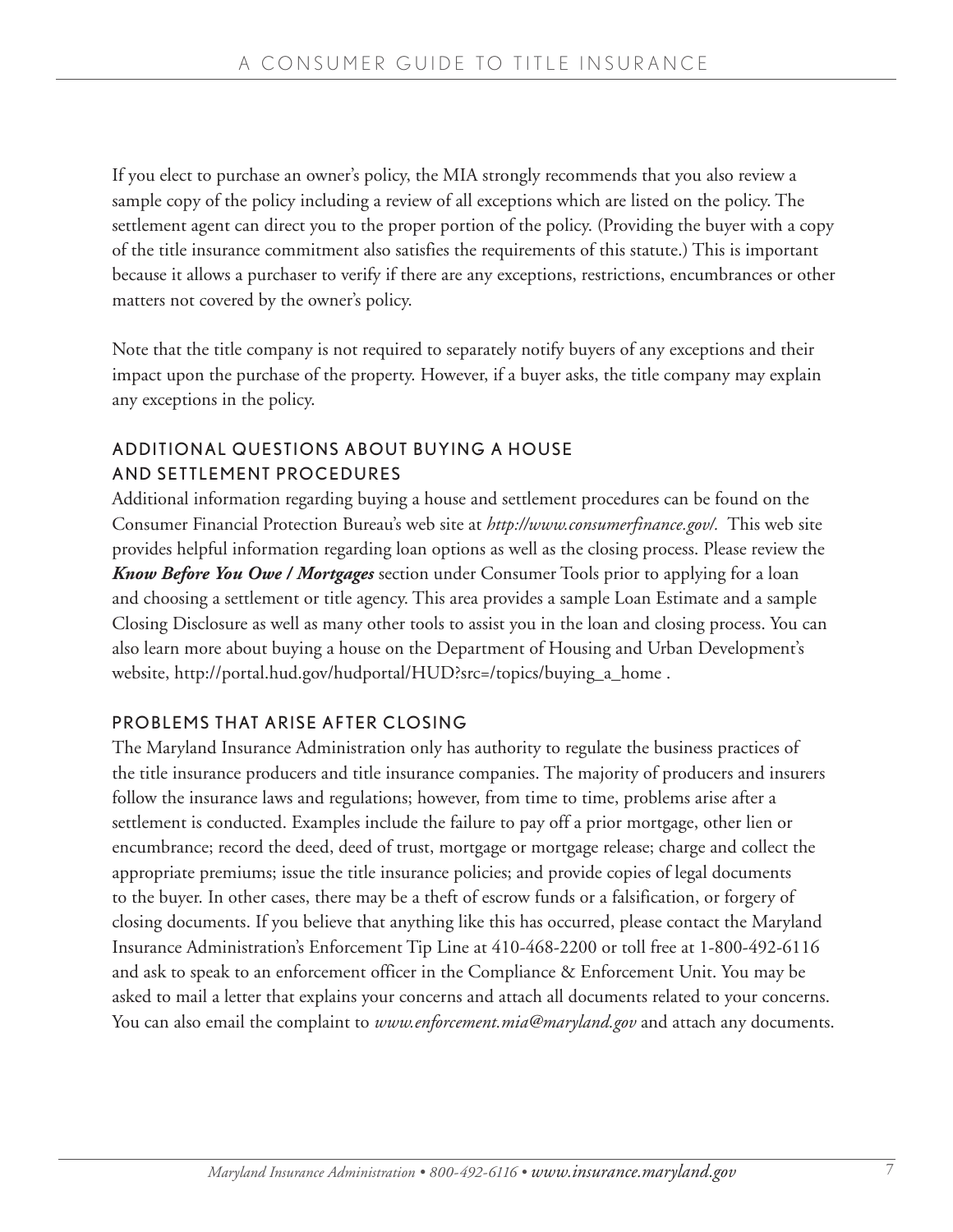## CONTACT INFORMATION FOR MARYLAND CONSUMERS

There are many other players in any real estate transaction, such as real estate agents or brokers, buyer's agents, attorneys, mortgage brokers, banks, lenders, loan officers (mortgage originators) and sellers. If you encounter any problems with those entities, there may be other state and federal agencies that can assist you. You may also contact a lawyer to learn about your specific rights.

The Consumer Financial Protection Bureau (CFPB) provides general information about a wide variety of consumer financial products, including, for example, mortgage loans, and enforces RESPA and other federal consumer financial laws. CFPB also investigates consumer complaints about federal financial products or services, including, for example, complaints that: a settlement service provider has violated RESPA by engaging in kickbacks, feesplitting or charging unearned fees; a seller required a particular title insurer as a condition of sale; or a lender charged excessive amounts for the escrow account. If you have questions about a federal consumer financial product or service, or you want to submit a complaint, you can contact:

#### **Consumer Financial Protection Bureau**

Headquarters address 1700 G Street, Washington, DC 20552

Mailing address P.O. Box 4503, Iowa City, IA 52244

(855)729-2372 Fax: (855)237-2392 TTY/TDD: (855) 729-2372 Web site: *www.consumerfinance.gov/*

The Department of Labor, Licensing and Regulation regulates Maryland's financial services industry, as well as the real estate industry. For information on, or to file a complaint against state chartered banks, credit unions, mortgage brokers, lenders and loan officers (mortgage originators) you can contact:

#### **Department of Labor, Licensing and Regulation**

Commissioner of Financial Regulation 500 North Calvert Street, Suite 402 Baltimore, MD 21202 (410) 230-6100 Fax: (410) 333-3866 or (410) 333-0475 E-mail Address: finreg@dllr.state.md.us www.dllr.state.md.us/finance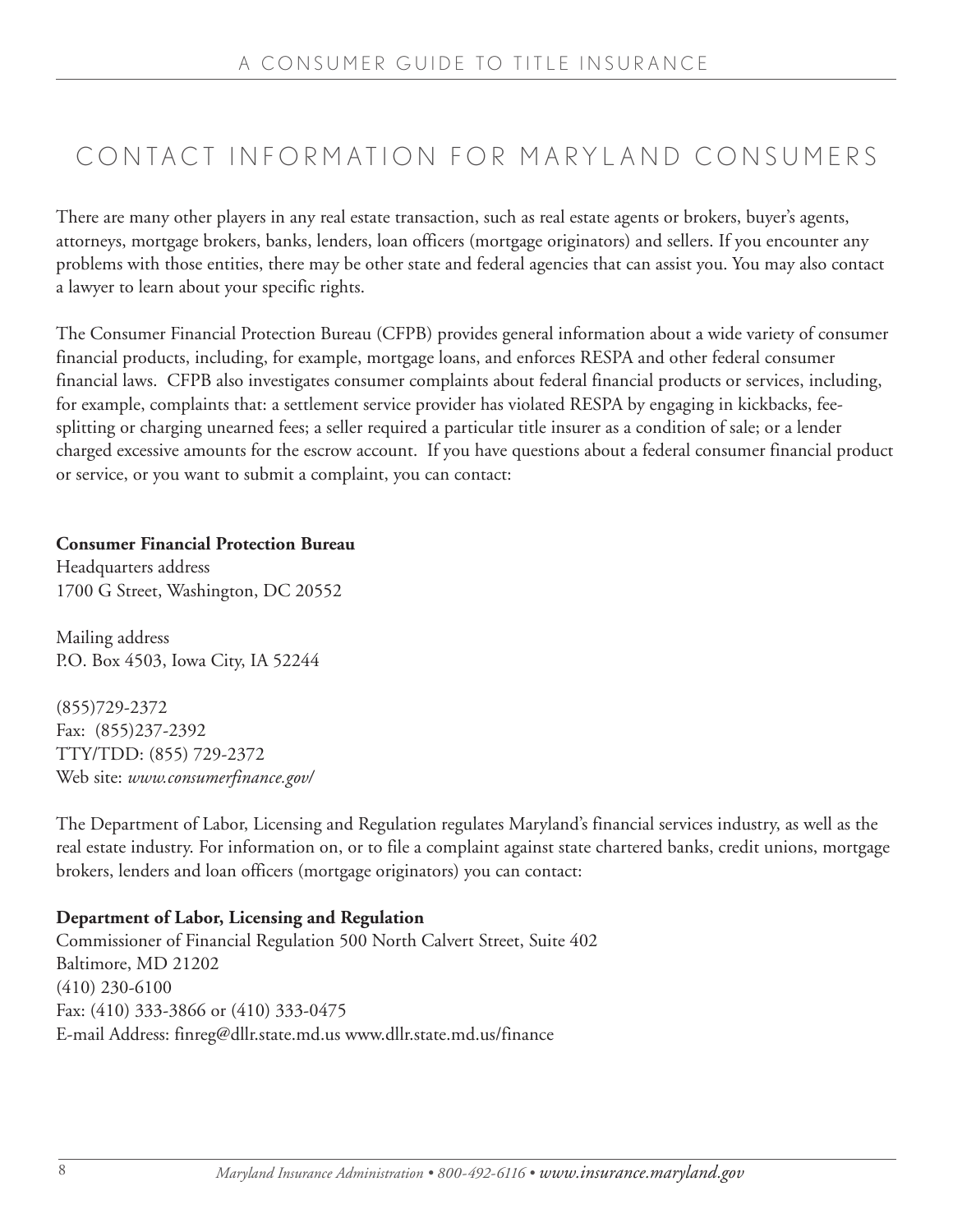For information on, or to file a complaint against Maryland real estate agents or brokers, you can contact:

#### **The Maryland Real Estate Commission**

500 North Calvert Street Baltimore, MD 21202-3651 (410) 230-6230 Fax (410) 333-0023 E-mail Address: mrec@dllr.state.md.us *www.dllr.state.md.us/license/mrec*

If your problem involves a federally-licensed lender, you must determine which agency has jurisdiction. If the lender is a national bank or a federal savings association, you may contact:

#### **Office of the Comptroller of the Currency**

Consumer Assistance Group 1301 McKinney Street, Suite 3450 Houston, TX 77010 1-800-613-6743 Fax: (713) 336-4301 *www.occ.treas.gov* or *www.HelpWithMyBank.gov*

If the lender is a federal credit union, you may contact:

#### **National Credit Union Administration**

Consumer Assistance Hotline 1755 Duke Street, Suite 6043 Alexandria, VA 22314-3428 (800) 755-1030 *www.ncua.gov* or *www.MyCreditUnion.gov*

If you are unsure which agency regulates your lender, you may be able to determine this by going to the Federal Deposit Insurance Corporation's web site at www2.fdic.gov/idasp/main.asp and entering the name of the institution into its bank finder search. You can also contact one of the above agencies, and a staffer may be able to direct you to the proper agency.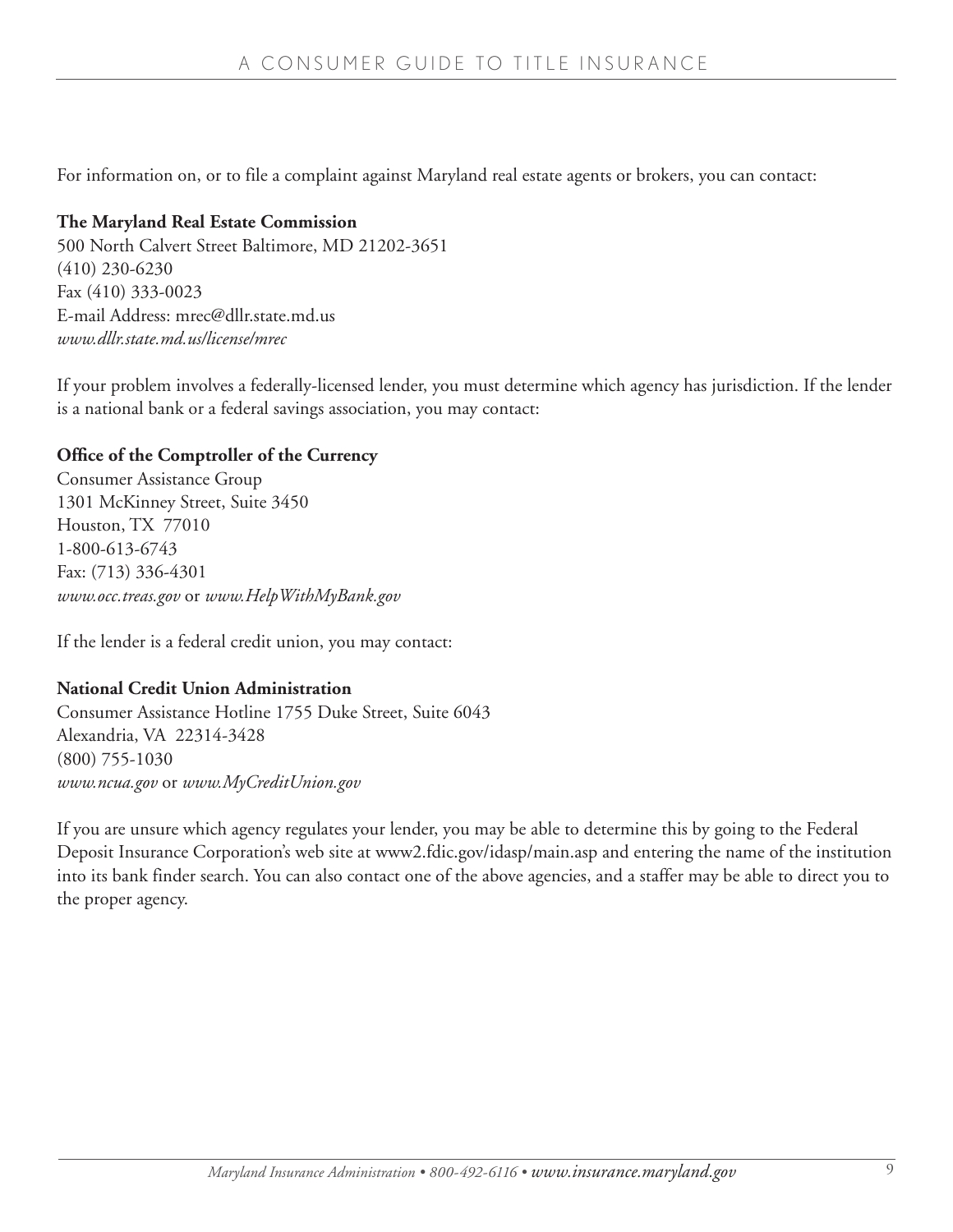## FILING A COMPLAINT

The Maryland Insurance Administration's primary role is to protect consumers from illegal insurance practices by making certain that insurers and producers doing business in Maryland act in accordance with State insurance laws. You may contact the Insurance Administration to file a complaint against an insurer or producer who you believe is not acting in accordance with Maryland law.

Maryland's insurance laws not only govern insurers' conduct – they also protect Maryland consumers. Insurers are prohibited from settling claims in an arbitrary and capricious manner. This means that insurers' claim settlement practices must be fair, nondiscriminatory and adhere to Maryland insurance laws.

If you feel that your insurer has acted improperly, you have the right to take action by filing a complaint with the Maryland Insurance Administration. However, some disputes may be governed by your policy's terms and may not be a problem the Insurance Administration can resolve for you.

Complaints must be received in writing. Please provide as much detail as possible, including copies of pertinent documents. A trained, professional investigator will handle your complaint. The investigator will contact the insurer/producer to try to resolve the issue. Meanwhile you will be advised of the steps being taken on your behalf. Complaint files are not closed until the Insurance Administration has made a determination regarding the complaint.

To request additional information or to file a complaint, please contact the Maryland Insurance Administration's Consumer Complaint Investigation Division at 410-468-2000 or toll-free at 800- 492-6116. Consumers also may file their written complaint in person, by mail or on-line at *www.insurance.maryland.gov*. Under "Consumers," click on "File a Complaint."